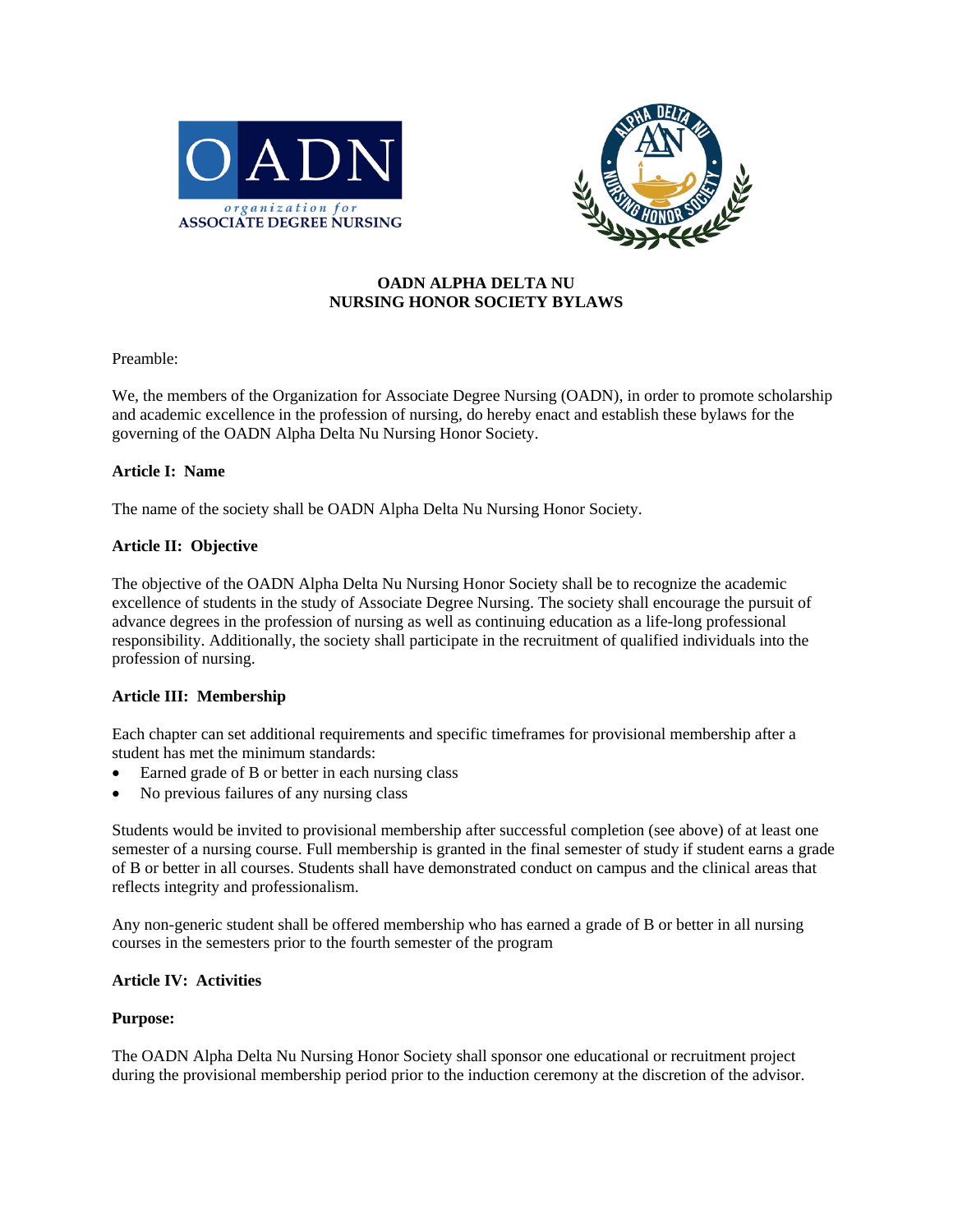# **Criteria:**

The project must be approved by the faculty advisor(s). The project must be conducted by the provisional members and full participation is required. The activity is a requirement for full membership.

### **Article V: Officers**

Section 1.

The OADN Alpha Delta Nu Nursing Honor Society shall elect a President, Vice President, and Secretary from the body of the provisional members.

Section 2.

The President of the society shall be responsible to call a minimum of two meetings, or more, as needed, during the third semester. He/She shall be responsible to conduct the meetings, transact business, appoint members to committees, and communicate information of the society's activities to the membership. The President shall only have voting powers to break a tie. The President shall serve as an ex-officio member on all committees. In the absence of the President, the Vice President shall serve the duties of the President.

Section 3.

The Secretary shall be responsible to provide at least one-week notification to the membership of meetings to be held. He/She shall maintain clear and concise minutes of all meetings. All minutes of the meetings are to be forwarded to the advisor(s).

Section 4.

A faculty advisor(s) shall serve to assist and facilitate the activities of the society. He/She shall meet with the officers, as needed, to provide advice and counsel in promoting the objectives of the society. He/She is responsible to keep the entire nursing faculty informed of the society's activities. The faculty advisor(s) shall be responsible to submit the annual report to OADN.

#### **Article VI: Fees**

Each member who has met the requirements for induction into the society shall be required to pay a nominal fee for his/her society membership pin and honor cord. The Alpha Delta Nu chapter shall submit an annual report by July 1.

#### **Article VII: Induction Ceremony**

The induction ceremony shall take place during the final semester of the core curriculum. The ceremony shall be dignified and reflect the honor being bestowed for academic excellence in the educational pursuit of nursing as well as the essence of what it means to be a nurse. Each chapter will be able to create the induction ceremony that will embody these elements.

# **Article VIII: Chapter Status**

Active Chapters – Hold induction ceremonies, complete an educational or recruitment project and file an annual report.

Inactive Chapters – Not abolishing chapter, but unable to hold inductions or complete projects. No annual report required. Not listed on official active chapter list. To be reinstated, must notify the CEO and the National Chair of Alpha Delta Nu.